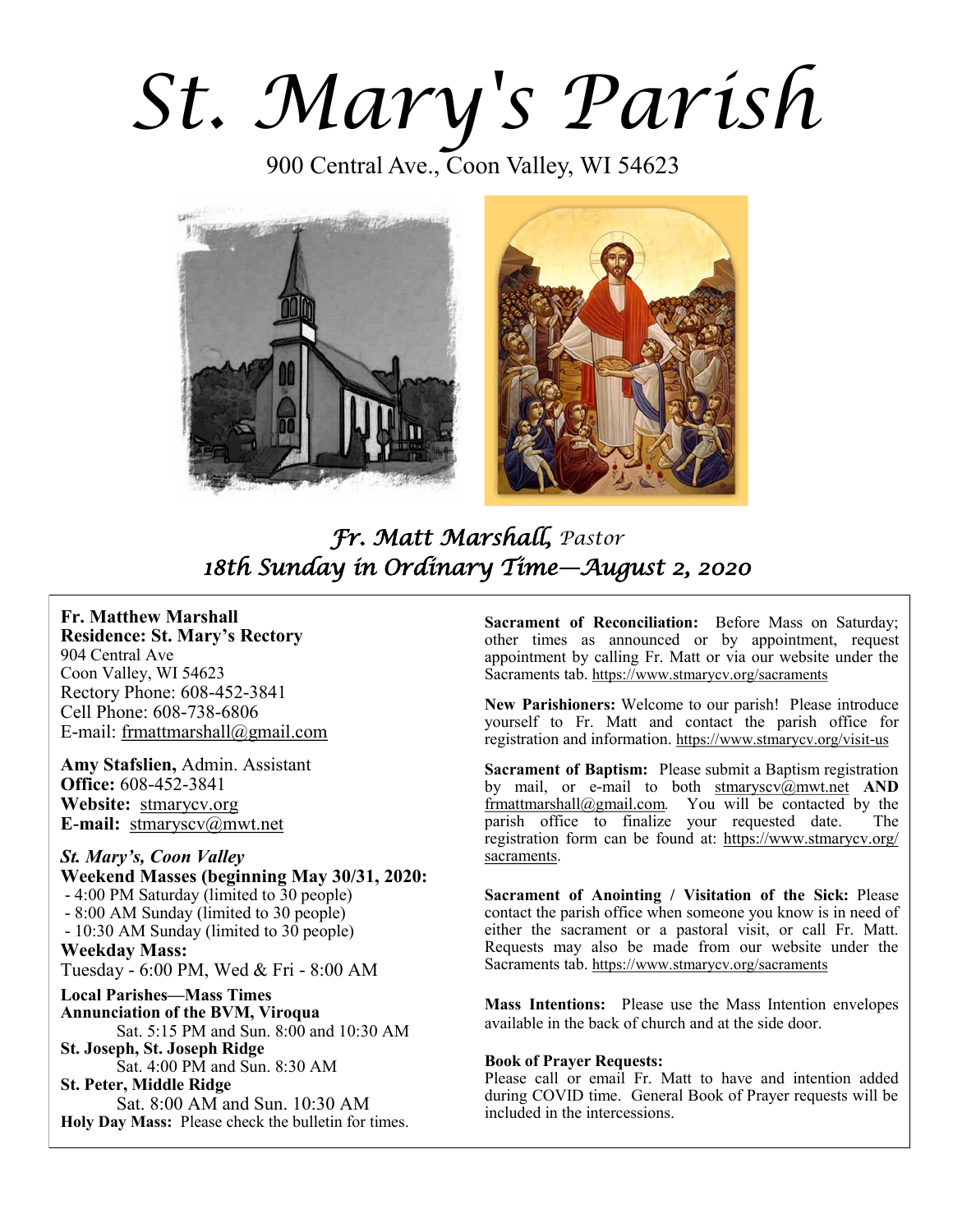# *St. Mary's Parish, Coon Valley, WI 18th Sunday in Ordinary Time*

**—————————————————————————–———–-——–--—————————————–—**

### **SUNDAY, AUGUST 2, 2020**

- 1) Isaiah 55:1-3
- 2) Romans 8:35, 37-39
- 3) Matthew 14:13-21

FOCUS: Christ gives us all we need to feed those he calls us to serve.

Today's readings call us, like the disciples, to feed others – but only after having been nourished ourselves. We are invited to delight in rich fare, feasting on the love of God that is stronger than death. In responding to God's call, we can trust that Christ will give us all we need to carry out his commands.

### LITURGY OF THE WORD

The Lord speaks through Isaiah, exhorting his people to come to the water and be renewed by the *everlasting covenant*. Paul tells the Romans that nothing can separate them from the love of Christ. In the Gospel, after hearing of the death of John the Baptist, Jesus heals the sick and feeds the 5,000 abundantly.



### **Televised Masses:**

WXOW CH 19 La Crosse – Sunday: 9:30 AM EWTN (cable/sat.) – Sunday: 7 AM & 11 AM Daily: 7 AM & 6 PM FOX 25-48 Winona Diocese—7:00 AM

### **Catholic Broadcasting:**

EWTN Catholic Cable Television Vernon Telephone Cable – Chan. 143 MediaCom Chan 15 – Coon Valley Chan 74 – La Crosse also available via satellite

### **Online**:

La Crosse Diocese: [https://diolc.org/sacredworship/](https://diolc.org/sacredworship/televised-mass/) [televised-mass/](https://diolc.org/sacredworship/televised-mass/) or live <https://diolc.org/live> . Daily at 8 AM, Sunday at 9:30 AM

| Giving Last Week | Week 30                    | 7/26/2020   |
|------------------|----------------------------|-------------|
| Adult Env.       | \$505.00 Needed Weekly     | \$1,900.00  |
| Offertory        | \$33.00 Received This Week | \$600.00    |
| Total            | \$535.00 Run. Tot. Needed  | \$57,000.00 |
| 10 Env. Rec'd    | <b>YTD</b> Received        | \$55,300.39 |
| Food Pantry      | \$62.00 Difference         | (1,699.61)  |

# Upcoming Events/Calendar

- Streaming Live on Facebook—our 8:00 AM Mass—[https://www.facebook.com/](https://www.facebook.com/StMarysCoonValley) **[StMarysCoonValley](https://www.facebook.com/StMarysCoonValley)**
- **Church will be open for private prayer Tuesday through Friday from 9AM until 7 PM and Sunday Noon to 7 PM** (please practice good social distancing and Maximum of 10 persons)
- **August 5 to 18**  Amy is out of office, please contact Fr. Matt for administrative needs.
- **August 15 & 16** Mission Coop with Fr. Dan Thelen for the Chalice of Mercy.
- **August 15 to 21** Fr. Matt taking some personal time off, NO weekday Mass and NO Private Prayer.
- **August 16, 2020** 11:30 AM to 2 PM Food Drive in the St. Mary's Parking Lot

### AN ACT OF SPIRITUAL COMMUNION

My Jesus, I believe that You are present in the Most Holy Sacrament. I love You above all things, and I desire to receive You into my soul. Since I cannot at this moment receive You sacramentally, come at least spiritually into my heart. I embrace You as if You were already there and unite myself wholly to You. Never permit me to be separated from You. Amen.

| <b>Intentions</b>                                                           |
|-----------------------------------------------------------------------------|
| Aug $01 \sim 4:00$ PM - †Richard Tronick                                    |
| Aug $02 \sim 8:00$ AM - Rosa Wittenberg (92nd B-day)<br>Family and Friends* |
| Aug $02 \sim 10:30$ AM - †Norbert and Arlene Seichter*                      |
| Aug $04 \sim 6:00$ PM - Our Parish Family                                   |
| Aug $05 \sim 8:00$ AM - Our Parish Family                                   |
| Aug $07 \sim 8:00$ AM - Our Parish Family                                   |
| Aug $08 \sim 4:00$ PM - Joe and Judy Roskos                                 |
| Aug $09 \sim 8:00$ AM - †Sylvester Dowiasch                                 |
| Aug $09 \sim 10:30$ AM - Our Parish Family                                  |
| *correction from last weeks publication                                     |

*Amazon Smile* is the charitable arm of Amazon.com. If you order on Amazon, use Amazon Smile the same as you would as regular Amazon, and choose St. Mary's Parish as your charitable organization.



Log in to: <u>[amazon.com/smile](http://amazon.com/smile)</u> and click the word amazonsmile "supporting" under the search bar. You can search for St. Mary's by typing, "St. Mary Parish Coon Valley" **or simply click the link on our parish website: <stmarycv.org>**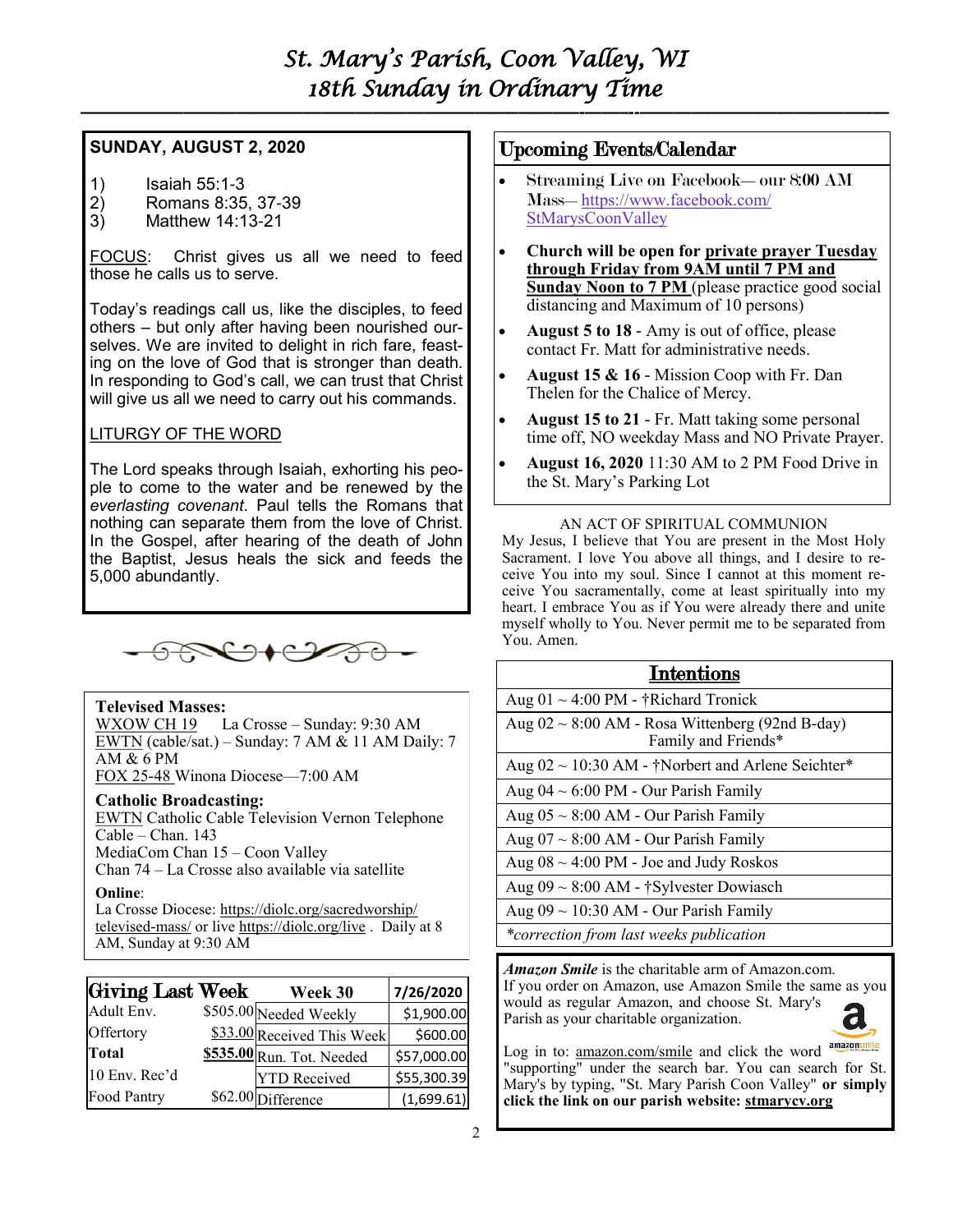# **From Fr. Matt**

August 6th and 9th mark the 75th anniversary since the bombing of Hiroshima and Nagasaki. Please join Catholics around the world in prayer for peace and nuclear disarmament. You can contact our state and national representatives to call for nuclear disarmament by visiting: **[https://](https://www.votervoice.net/USCCB/campaigns/75604/respond) [www.votervoice.net/USCCB/campaigns/75604/](https://www.votervoice.net/USCCB/campaigns/75604/respond) [respond](https://www.votervoice.net/USCCB/campaigns/75604/respond)**.

Some words from the poet and theologian Teilhard de Chardin come to mind:

*Someday, after mastering the winds, the waves, the tides, and gravity, we shall harness for God the energies of Love, and then, for a second time in the history of the world, humanity will have discovered Fire.*

# Parish Announcements



# **Food Drive**

We will have another food drive August 16th, 11:30A – 2:00P in the St. Mary's, Coon Valley, parking lot. August will be in support of 2nd Harvest.

### **A least one more money counter needed**

We are low on counters and don't want to overwork the ones we have. Please e-mail or call our parish office to sign-up: stmaryscv@mwt.net OR 452-3841.

### **Mission Coop Appeal-Chalice of Mercy**

 Chalice of Mercy is a Catholic mission to Ukraine, a country marked by much suffering, including a long and painful chapter of atheistic oppression under Communism, and lately, since 2013 the consequences of the war. Through our mission, we seek to awaken hope and love, to reflect God's Light in a land that has known too much darkness. Our initiatives are carried out in close collaboration with the Catholic Kharkivsko-Zaporizhzhska Diocese.

 God is Our Father and He has a very special, personal and deep love for each one of us. Our hope is that through our prayer and action, we might reveal the treasured dignity that each one of us has before Him. We **Diocesan/Local Announcements** serve and protect all human rights and life from the moment of conception until natural death. We organize medical assistance to the most impoverished hospitals, hospices and orphanages in Ukraine. We reach out with support, help and relief to children with special needs. We help single mothers and families that find themselves

in the most difficult situations. But most of all, our hope is that through His works, Our Father might be known, loved and honored throughout the world.



### **Parish Financial Support Options**

- US Postal Service: mail directly to the parish office.
- Bill Pay through online banking, add St. Mary's as contact (if possible, use your envelope number as the account number).
- Use our online service at: [diolc.org/st-mary-coon](http://www.diolc.org/st-mary-coon-valley)[valley](http://www.diolc.org/st-mary-coon-valley) (a 3% fee will be assessed by the provider of the giving portal, your contribution will be recorded for the full amount).

### **Staying Connected**

- The parish bulletin will continue to be available on our Website—[www.stmarycv.org](http://www.stmarycv.org)
- We are mailing the bulletin to those over the age of 80 (if their age is recorded in our database)
- Copies of the bulletin will also be available in the church for pickup during private prayer times.
- **If you know of someone who does not have internet and could benefit from having the bulletin mailed to their home, please contact the parish office with the person(s) name(s).**

| Face Coverings Required in Public as of Aug. 1st   |  |  |  |  |
|----------------------------------------------------|--|--|--|--|
| Wisconsin Governor Evers issued an                 |  |  |  |  |
| Emergency Order #1 on Thursday to prevent the      |  |  |  |  |
| spread of COVID-19 by requiring face               |  |  |  |  |
| coverings in public and certain situations. Visit: |  |  |  |  |
| https://evers.wi.gov/Documents/COVID19/            |  |  |  |  |
| EmO01-FaceCoverings.pdf or https://evers.wi.gov/   |  |  |  |  |
| Documents/COVID19/FaceCoveringFAQ.pdf              |  |  |  |  |
| $\sim$ $\sim$ $\sim$ $\sim$ $\sim$ $\sim$ $\sim$   |  |  |  |  |

*Spiritually together* while socially distant!

# **St. Patrick's, Sparta—Summerfest**

August 14,15, & 16. Fri. is motorcycle ride 5:00 PM until done, is a group ride to the Great River Road hous in

*(Continued on page 4)*